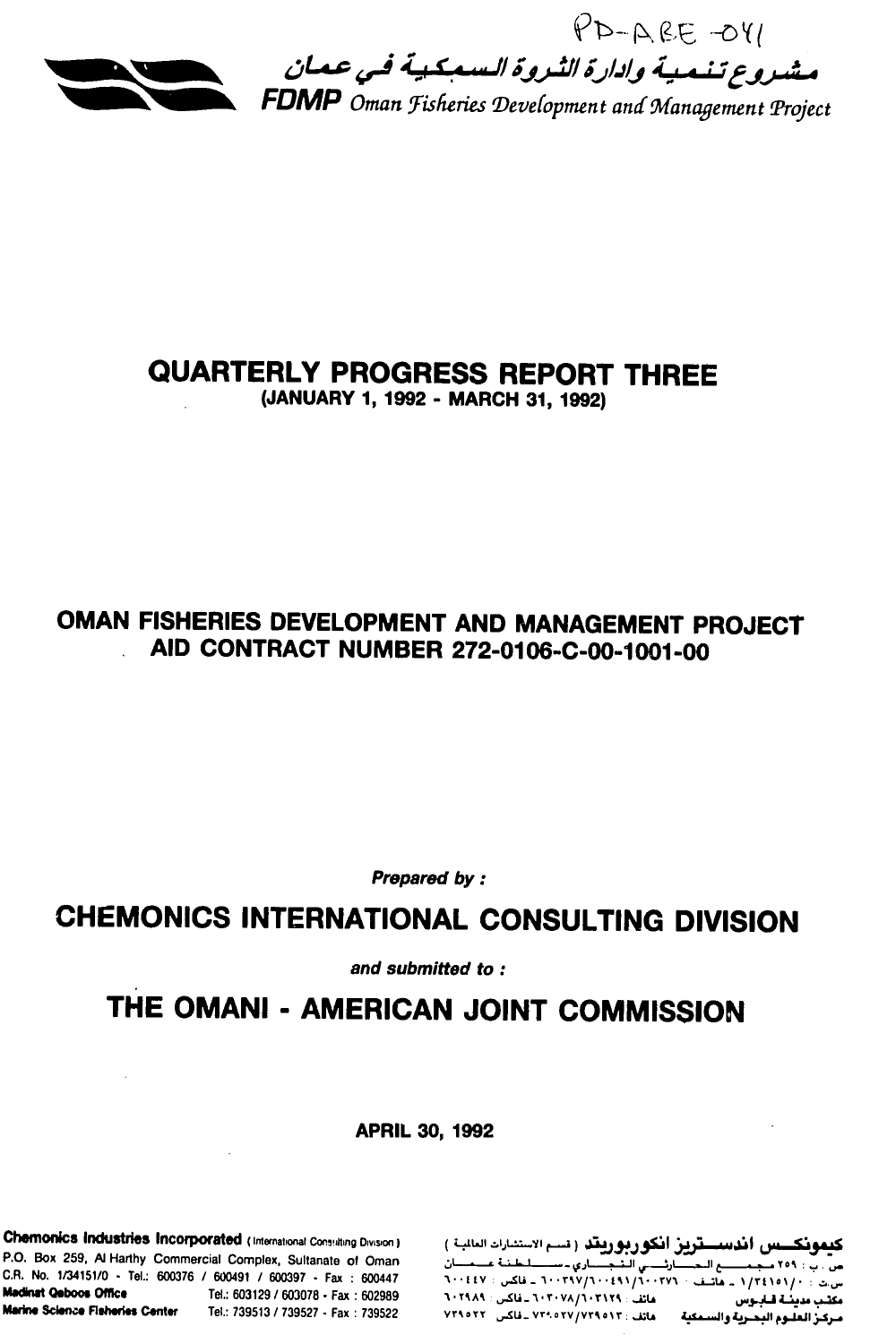### QUARTERLY PROGRESS REPORT THREE

**JANUARY 1, 1992 -** MARCH **31, 1992** 

## **AGENCY** FOR **INTERNATIONAL DEVELOPMENT**  CONTRACT **NUMBER** 272-0106-C-00-1001-00

Prepared by:

### CHEMONICS **INTERNATIONAL CONSULTING DIVISION**

for submission to:

THE **OMANI-AMERICAN JOINT COMMISSION** 

April **30, 1992**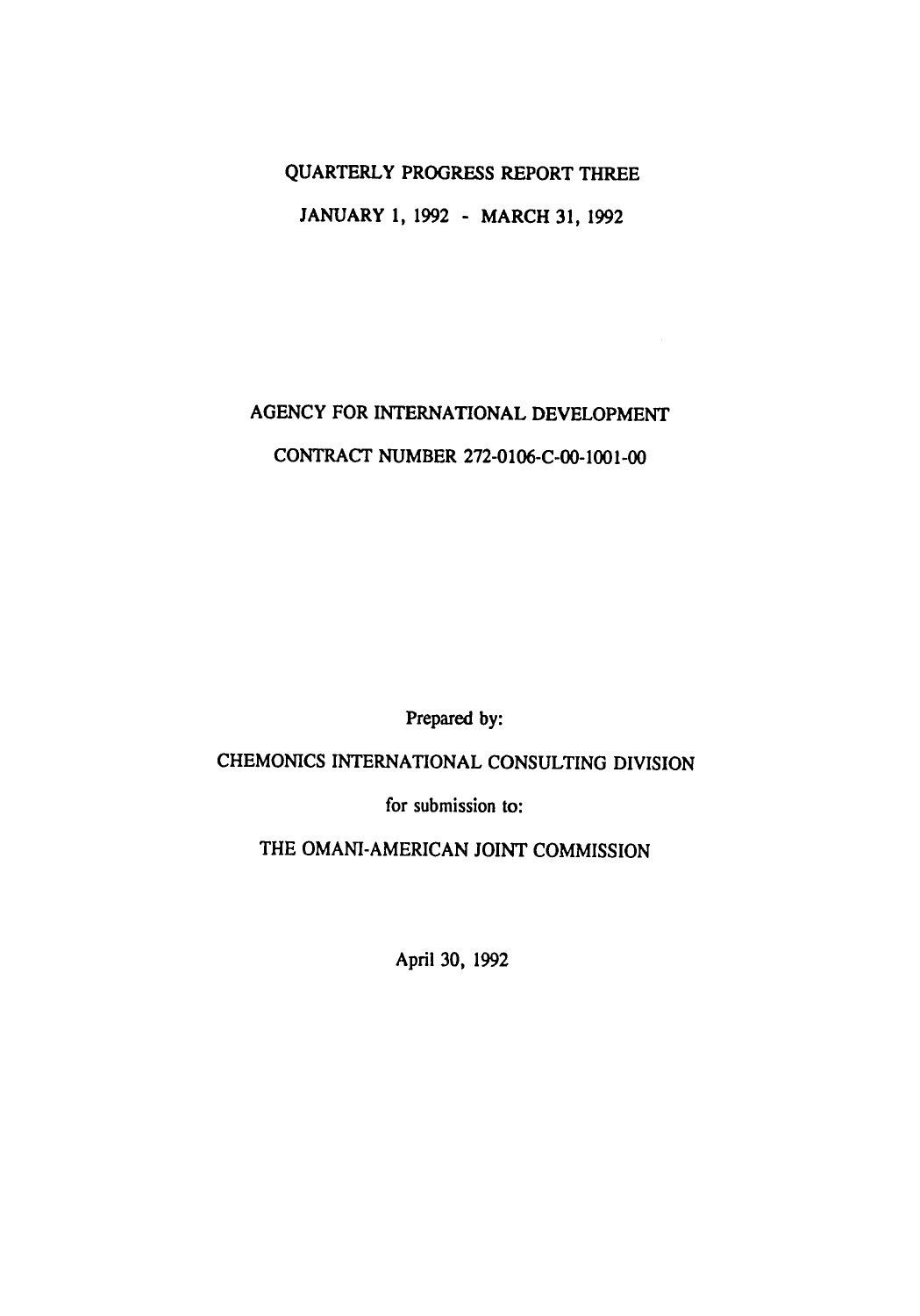## Table of Contents

| Section |                        |                                                    | Page |
|---------|------------------------|----------------------------------------------------|------|
| 1.      |                        | Summary of Accomplishments, Progress and Issue     | 1    |
| 2.      | Outputs                |                                                    | 5    |
| 3.      | Inputs                 |                                                    | 6    |
| 4.      |                        | Progress Towards End-of-Project Status             | 6    |
| 5.      | Delays and/or Problems |                                                    | 6    |
| 6.      |                        | Plans for the Next Quarter                         | 9    |
|         | Appendix One A:        | Quarterly Financial Report<br>by Project Component | 10   |
|         | Appendix One B:        | Quarterly Financial Report<br>Summary              | 11   |
|         | Appendix Two:          | <b>Status of Participant Training</b>              | 12   |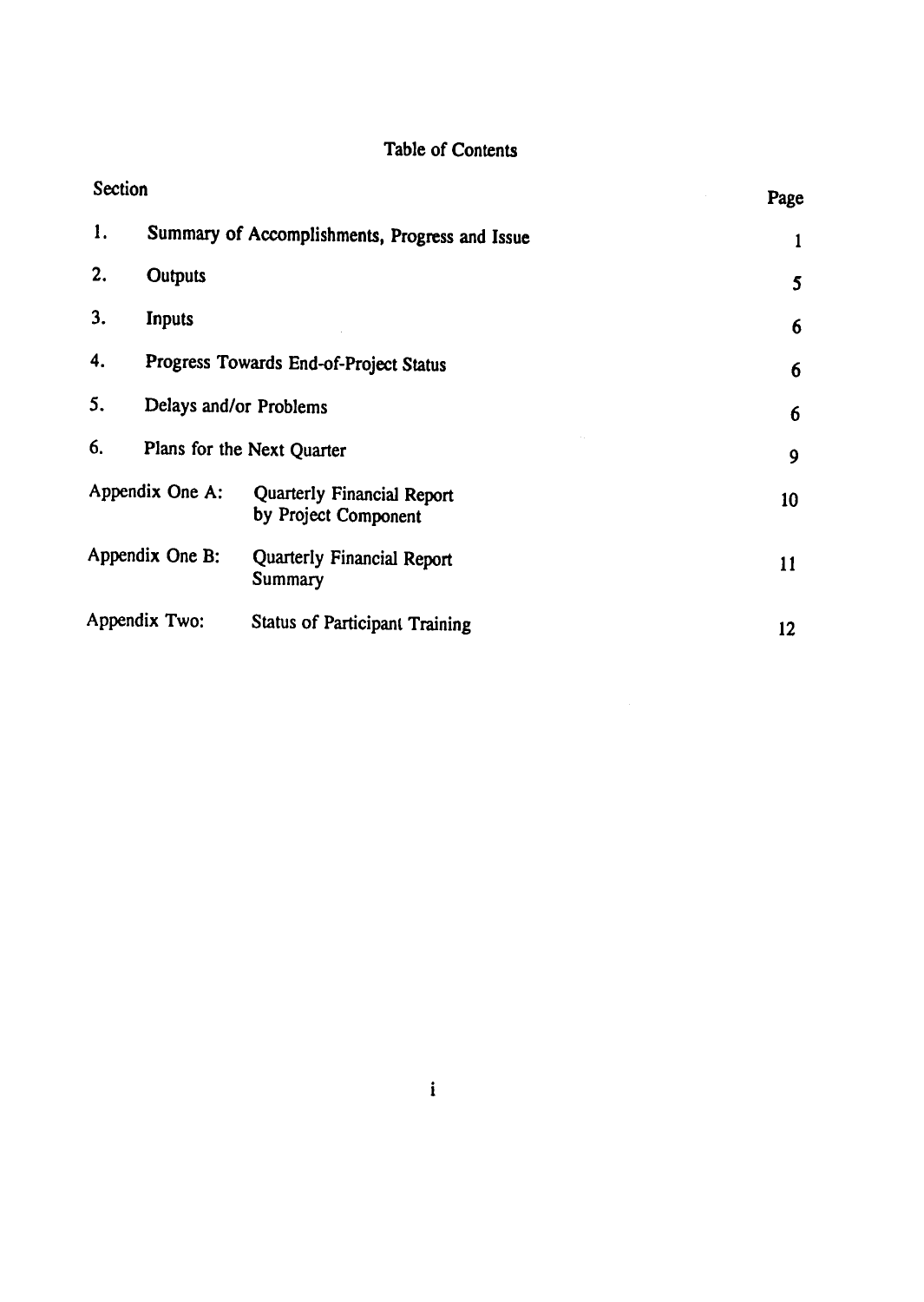### **Ouarterlv Progress Report Three (January 1, 1992 - March 31, 1992)**

### **1. Summary of Accomplishments, Progress and Issues**

Project activities during the third quarter (January **1, 1992 -** March **31, 1992)** focused from November 1, 1991 **-** April 30, 1993. The quarter saw the full implementation of all technical assistance in the three major components of the project with particular emphasis on the establishment and operation of a monitoring and evaluation system for on-job-training (OJT). This formal structure for the operation of OJT as part of project activities has linked technical and learning objectives within a task force environment and has ensured that all technical assistance is verifiably performed as an **OJT** exercise.

The most significant achievements during the quarter relate to the successful establishment and management of the Task Forces, consisting of Technical Advisors and their DGFR counterparts, to perform scheduled technical work on the project. This progress provides the basis not only for achieving the technical objectives of the project but also for passing on skills to counterparts.

Specific accomplishments and progress within the three technical components and the Oman Support and Home Office Units are presented as follows. Note that the Annual Work Plan task to which the accomplishment refers is included in parentheses after each item:

**A.** Manpower Development and Training Component

Skill Requirements Surveys were completed for the Statistics, Fisheries Affairs, and Training/Extension Departments of the DGFR and planning meetings were undertaken with the remaining departments. Skill Inventory Surveys were completed for the Statistics and Fisheries Affairs Departments. This work was carried out using Task Forces and has proved to be a very effective approach. (AWP 1.2 and **1.3)** 

**\*** Training resources were identified through visits made to Sultan Qaboos University, the Vocational Training Institute, private education and training institutes, and English-language institutes. A resource library composed of materials from training institutions in the United States was established and potential training institutions in Jordan and Egypt were identified. (AWP 1.4)

A Draft Skills Development Priority Plan was submitted to the DGFR following assessments made of the main skill deficiencies. (AWP 1.5)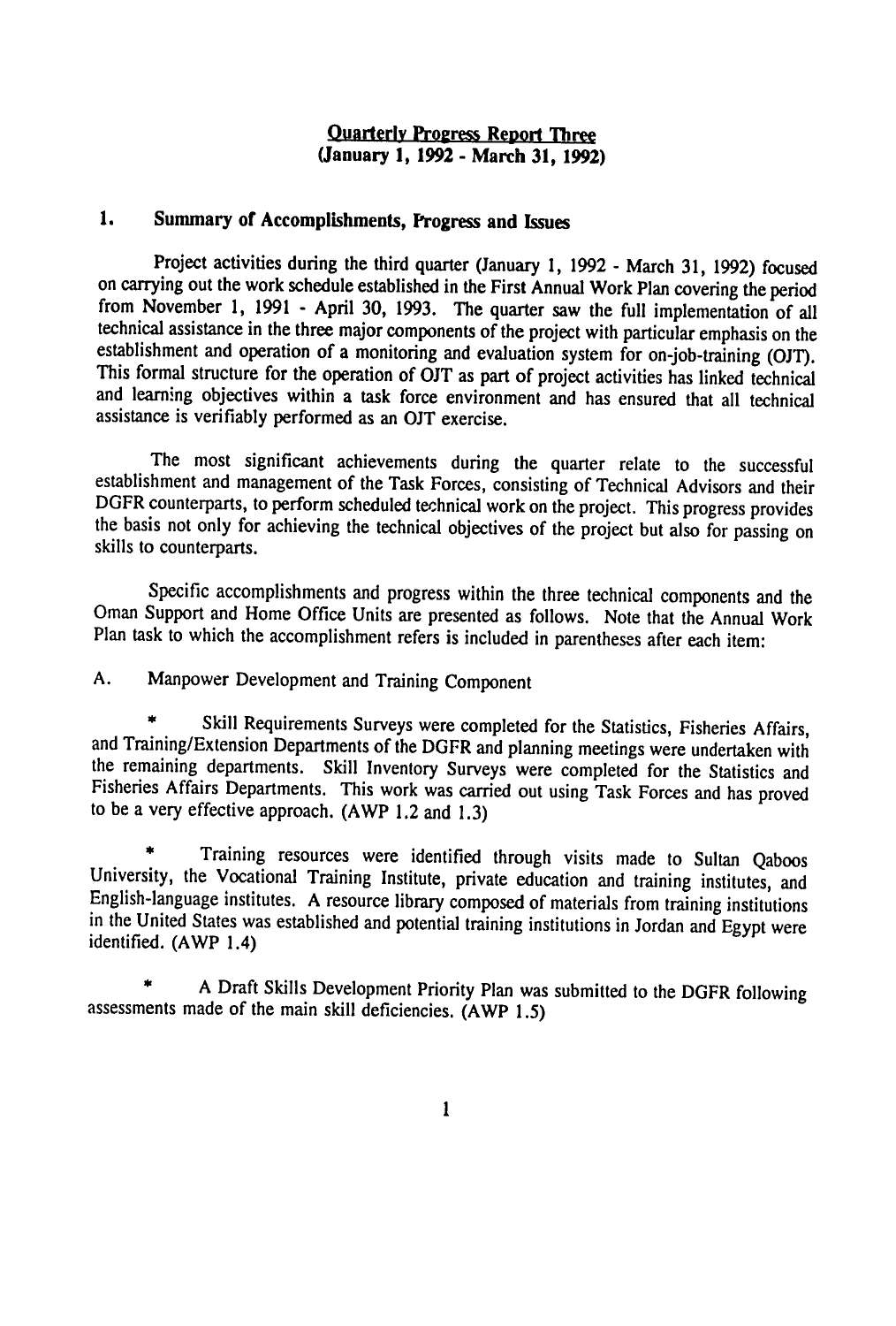Local and in-house training activities are well ahead of the Work-plan schedule with the Task Forces carrying out arrangements for the Young Graduates Program (to commence on April **18, 1992),** Data Collectors Upgrading (June 20, **1992),** and Ship Observers courses (Fish Identification and Navigation in process and On-board Procedures to commence May **10, 1992).** (AWP **3.1)** 

**\*** Processing of the original list of **27** nominees for **U.S.-** based academic training continued. While twenty-one nominees were confirmed with placements at U.S.-based institutions and made ready for travel, the lack of Government of Oman clearances prevented their departure. Assessment started on 31 new nominees for training put forward by the Ministry. (AWP **3.2** and **3.3)** 

**\* A** system for assessing nominees for academic training was established in coordination with DGFR management and **OAJC** staff. This system of assessment conforms with AID Handbook 10 guidelines and involves (a) submission and assessment of documentation of educational preparedness, **(b)** arranging, where necessary, in-country standardized objective examinations in English and scholastic achievement, and (c) ensuring that proposed training is in accordance with training plans being prepared under the project. The implementation of selection criteria established under this assessment procedure is still under discussion with **OAJC.** (AWP 3.4).

The Monitoring and Evaluation system for On-Job-Training was established. This system is now fully installed and covers **OJT** as well as other structured training courses. Procedures have been established for managing and administering this system. These procedures are being followed in all **OJT** activities using Task Forces. **(AWP** *5.2* and **6.1)** 

**\* Ad** hoc activity: Three Technical Advisors participated in the Conference on Technology Transfer to Local Industries at Sultan Qaboos University, College of Engineering where they presented papers.

B. Planning and Administration Component

**\*** An Action Plan Preparation Manual was prepared in Arabic and English in consultation with DGFR Department Directors and it was distributed to all senior- and middlelevel managers within the DGFR. This manual will form the basis for preparing Departmental Action Plans. (AWP 1.12)

Presentations were made to all DGFR Departmental Directors on the need for and methodology of preparing Action Plans. (AWP **1.11)** 

**\*** An assessment of the staffing requirements of the DGFR was made and a report was prepared for the DGFR. Although this was an ad hoc activity and related to the DGFR's move towards decentralization, it also provides essential background material for the scheduled organizational review of the DGFR. (AWP **3.1)**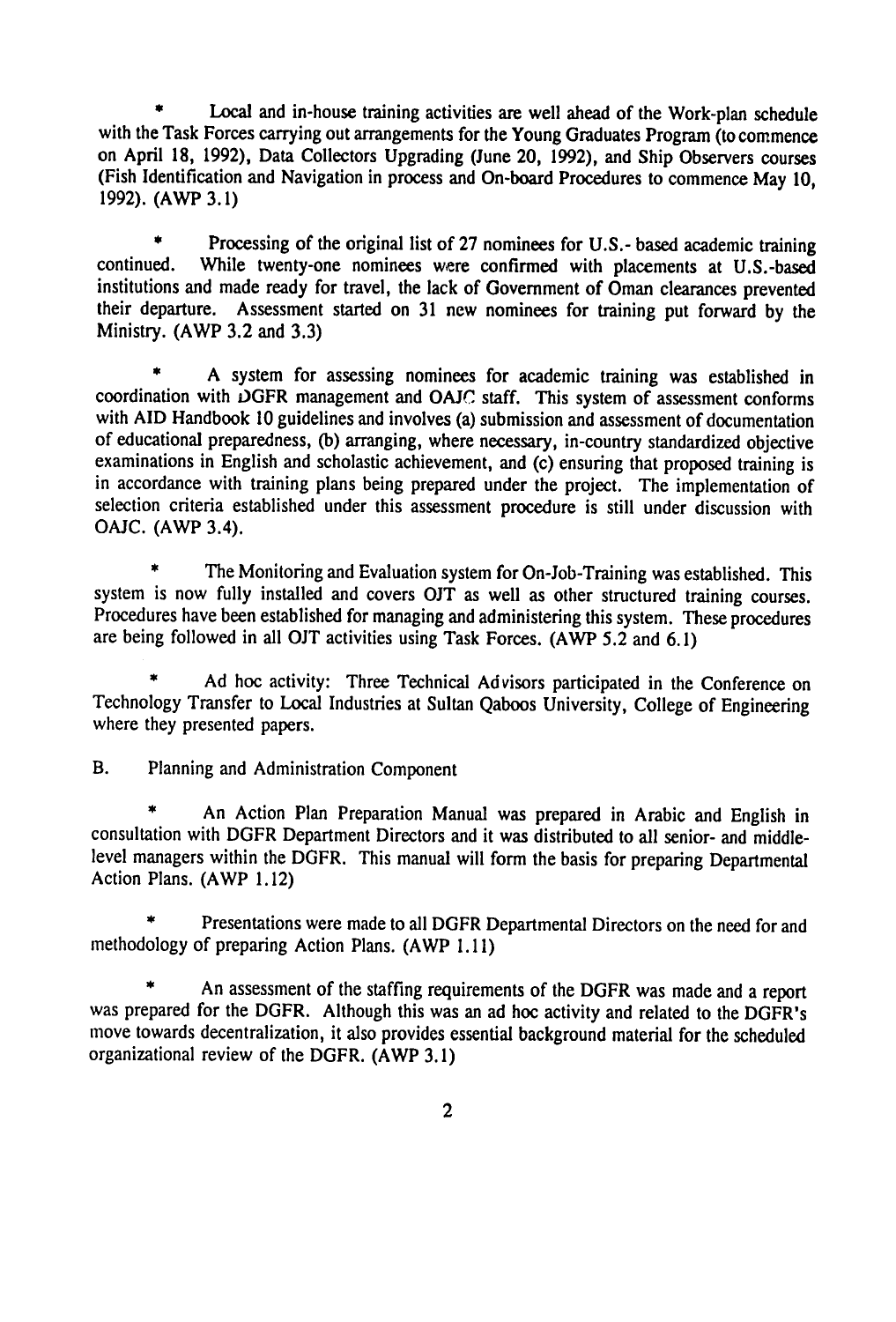Work commenced on establishing measures of DGFR performance. A SOW was prepared for a short-term consultant to assist in developing performance indicators and a methodology to measure performance. (AWP 2.1)

**\*** Ad hoc Activity: **A** review of the organization and staffing of the office of the Director General of Fisheries Resources was undertaken at the request of the Director General and a report was submitted to the DGFR in both Arabic and English.

**\* Ad** hoc Activity: A study on DGFR decentralization, requested **by** the Director General, was commenced but was later deferred at his request in order to undertake the assessment of DGFR staffing. This study will be completed as time permits during the next quarter.

**C.** Resource Management Component

**\*** Following the review of the activities of the Marine Sciences and Fisheries Center, a program of future work for the MSFC was developed in collaboration with the Director of the MSFC. This plan was approved by the Director General of Fisheries Resources and will form the basis of future fisheries research activities within the DGFR. (AWP 1.1)

As part of this future program of work of the MSFC, and in collaboration with the Director of the MSFC, research responsibilities were allocated among MSFC staff. A task force was established and a review of available data and past analyses of the small pelagic fisheries commenced. (AWP 1.2)

Further progress was made in building links with other agencies. A formal link with Sultan Qaboos University was finalized through a joint SQU/MSFC abalone project. The Research Advisor presented a paper at the Technology Transfer Conference held at the University. Advisors participated in seminars in the School of Fisheries for the first time. Links with University staff on remote sensing were made. The Research Specialist again represented the MSFC on the Advisory Committee to the Department of Laboratory Science at the Oman Technical & Industrial College. (AWP 2.5)

Staff and facilities for the establishment of a Fish Ageing Facility have been identified in collaboration with the Director of the MSFC and as have possible short-term experts. (AWP 3.2)

A review of past stock assessments was completed and a report was submitted. (AWP 4.4)

The Statistics Review Task Force was established and met two times during the quarter. The task force is proceeding well if more slowly than originally expected. (AWP 2.6)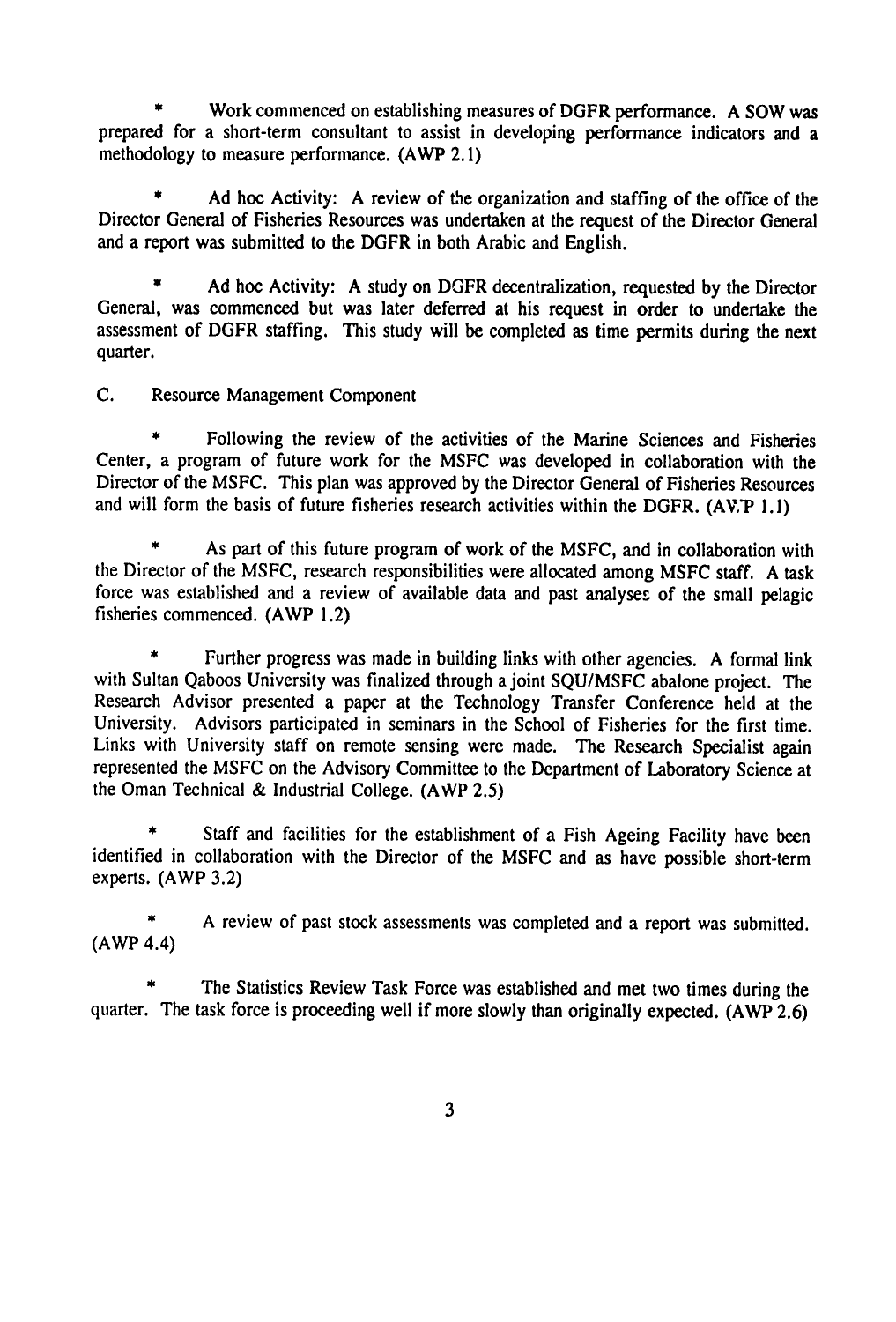**\*** A regular seminar series was initiated and seminars are conducted at approximately two-week intervals. (AWP 2.1)

**\*** Management advice was provided to the DGFR in relation to the sardine and demersal trawl fisheries. (AWP **2.3)** 

**\* A** training program for data collectors was initiated at the **MSFC.** (AWP **2.9.** See also accomplishments listed under the Manpower Development and Training Component)

**\* Ad** hoc activities: Reports were prepared for the DGFR on (a) the prospects for shrimp farming in the Sultanate of Oman, **(b)** the need for a new fisheries research vessel for the DGFR, and (c) management of the fisheries resources.

**\* Ad** hoc activity: Computer needs of the **MSFC** were assessed and a report was prepared for the DGFR.

**\* Ad** hoc activity: To make better use of satellite imagery for oceanographic purposes at the **MSFC,** the Osam satellite receiver was sent to its manufacturer for updating. A short-term expert will shortly arrive to reinstall the equipment and to train MSFC staff in its use.

D. Oman Support Unit

The total staff in the support unit now numbers eleven including the receptionist who was recruited and began work in February 1992. The Unit began the process of recruiting the English-language editor and the training assistant.

After approval was obtained from USAID for the first stage of the Oman FDMP vehicle procurement plan, the contract for purchase of five utility vehicles was signed on February 15, 1992, and the vehicles were inspected and found to be satisfactory.

The Oman FDMP computer procurement plan, submitted to USAID, has been partially approved. Procurement activity was initiated for equipment to be used by the OSU.

Chemonics' FDMP off-site office in Medinat Qaboos was officially opened in the first week of February 1992. Office furniture and equipment were purchased and installed.

Procurement of household furniture for two technical advisors fielded in October was completed and procurement activity for one technical advisor fielded in January 1992 was begun.

**\*** The **OSU** Training Plan was approved **by USAID.** Training sessions were conducted for various Chemonics' communications systems and **AID** allowances. Computer software training began for eight staff members.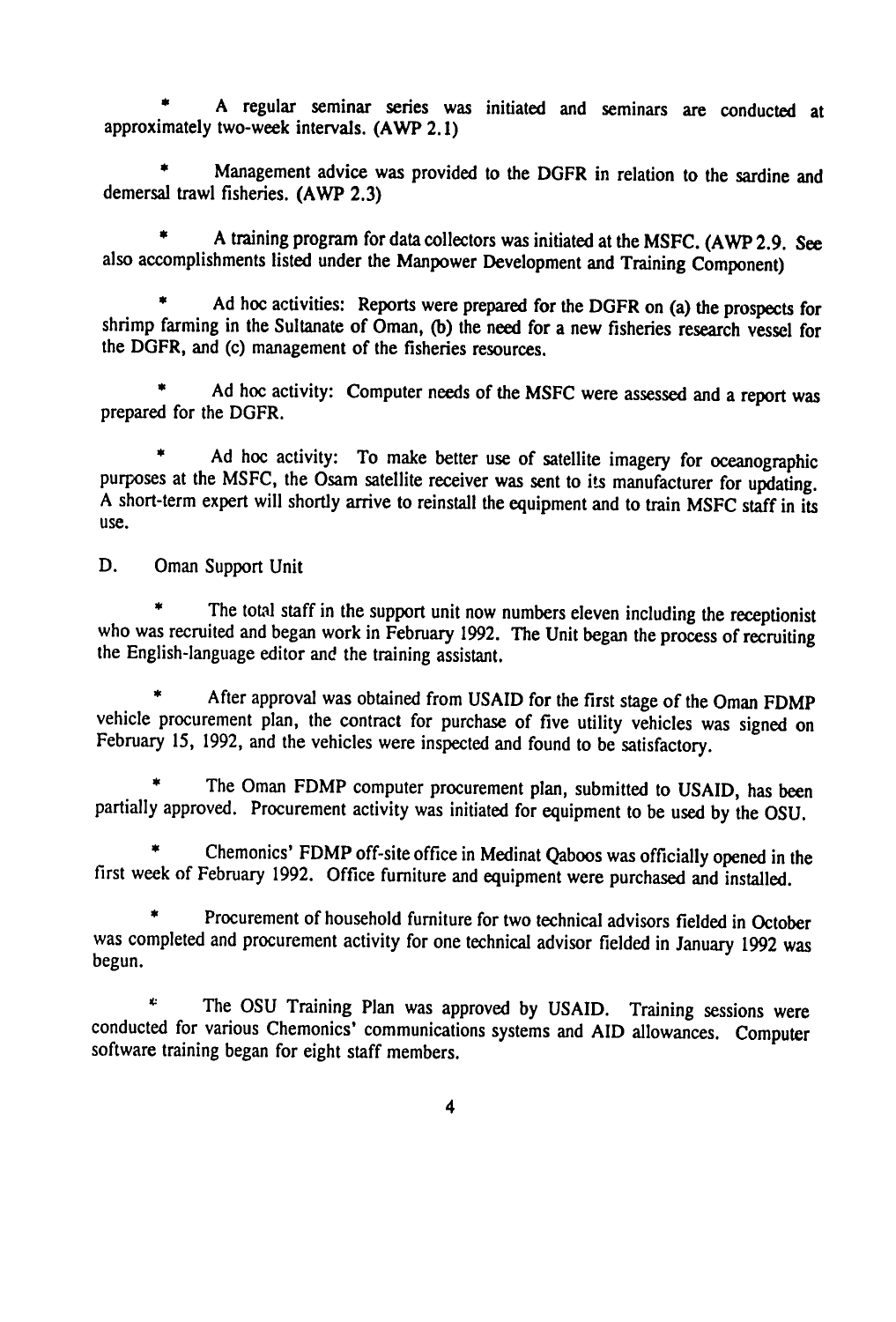### **E.**  Home Office Support Unit

The home office project supervisor completed a two-week supervisory visit to the project.

**\*** Three short-term consultants were recruited for work on the project.

**\* The** home office provided continuous support in the areas of procurement, participant training, and project management.

### **2. Outputs**

In accordance with the First Annual Work Plan, the following outputs were delivered:

| <b>OUTPUT</b>                                                                                        | <b>DUE</b>        | <b>DELIVERED</b>  |
|------------------------------------------------------------------------------------------------------|-------------------|-------------------|
| Report to DGFR on Participant<br><b>Training Activities</b>                                          | January 31, 1992  | January 31, 1992  |
| Quarterly Report to DGFR on<br>OJT schemes                                                           | January 31, 1992  | January 31, 1992  |
| Report to DGFR on Participant<br><b>Training Activities</b>                                          | February 28, 1992 | February 28, 1992 |
| Training Plan for Statistics                                                                         | March 31, 1992    | March 31, 1992    |
| Report to DGFR Proposing<br>Priorities for Staff Training                                            | March 31, 1992    | March 31, 1992    |
| Report to DGFR on Design and<br>Installation of the Evaluation<br>and Monitoring System for Training | March 31, 1992    | March 31, 1992    |
| Report to DGFR on Participant<br><b>Training Activities</b>                                          | March 31, 1992    | March 31, 1992    |
| Review Report on Past Stock<br>Assessments                                                           | March 31, 1992    | March 31, 1992    |
| Editing Requisition System                                                                           | March 31, 1992    | March 31, 1992    |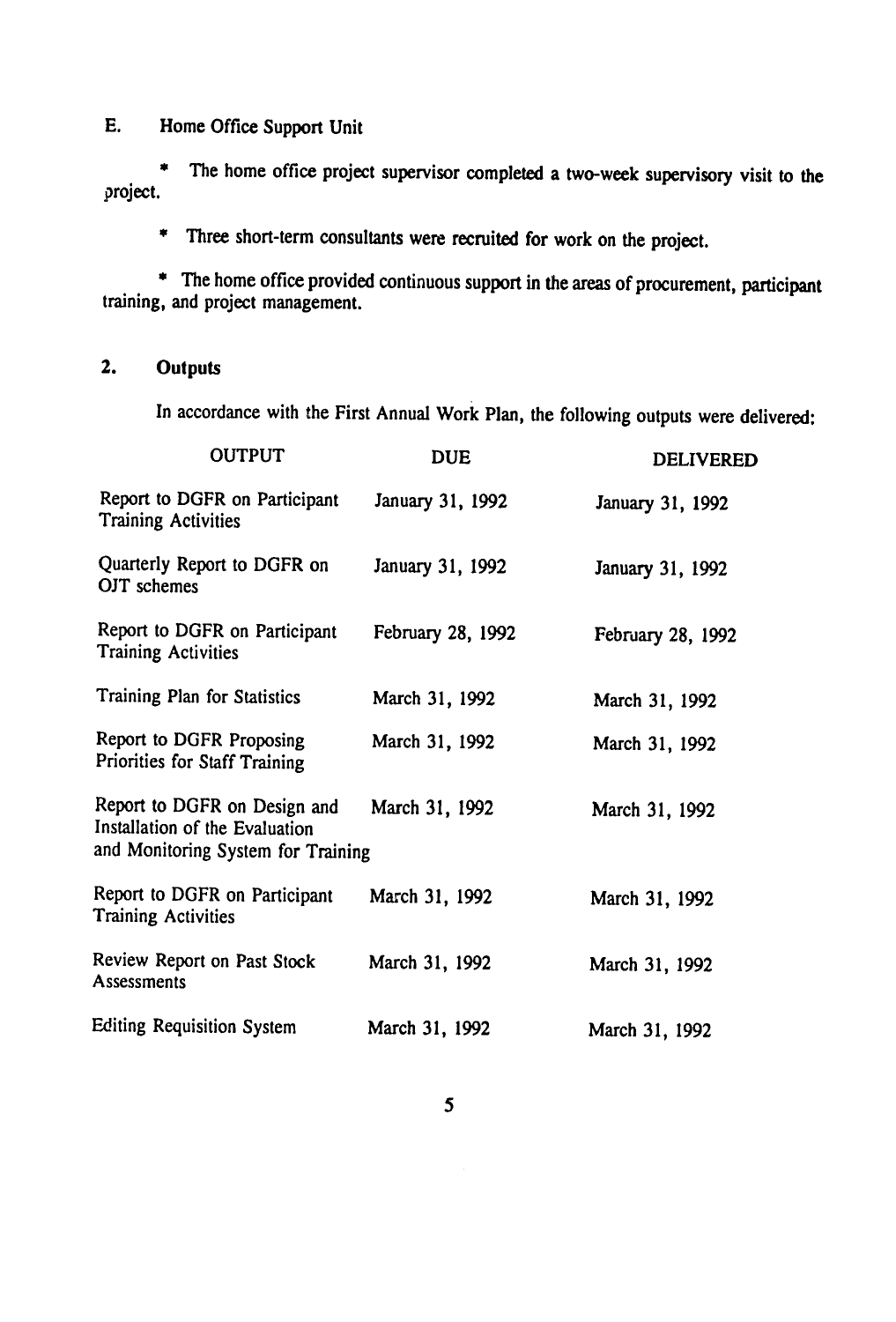In addition to the deliverables required under the Work Plan, the following technical reports were produced during the quarter:

Quarterly Progress Report Two January **31, 1992** January **31,** <sup>1992</sup>

The following reports were prepared in conjunction with ad **hoc** activities not included in the Work Plan:

| Advice on Management of<br><b>Fisheries Resources</b>                        | No due date | February 23, 1992 |
|------------------------------------------------------------------------------|-------------|-------------------|
| Technology Transfer in the<br>Development of Fisheries                       | No due date | March 1, 1992     |
| Development and Transfer<br>of Management Technology                         | No due date | March 1, 1992     |
| Immediate Computer Needs<br>for MSFC and the Statistics<br>Section           | No due date | March 3, 1992     |
| Economic Feasibility<br>of Shrimp Farming                                    | No due date | March 8, 1992     |
| Evaluation of the Need for<br>a Fisheries Research Vessel<br>within the DGFR | No due date | March 18, 1992    |
| DGFR Organizational and<br><b>Staffing Assessment</b>                        | No due date | March 22, 1992    |

#### 3. Inputs

The level of effort (person months) expended to achieve the outputs for each technical component of the project listed above is shown in the table on the following page. Financial expenditures are presented in Appendix One, A and B.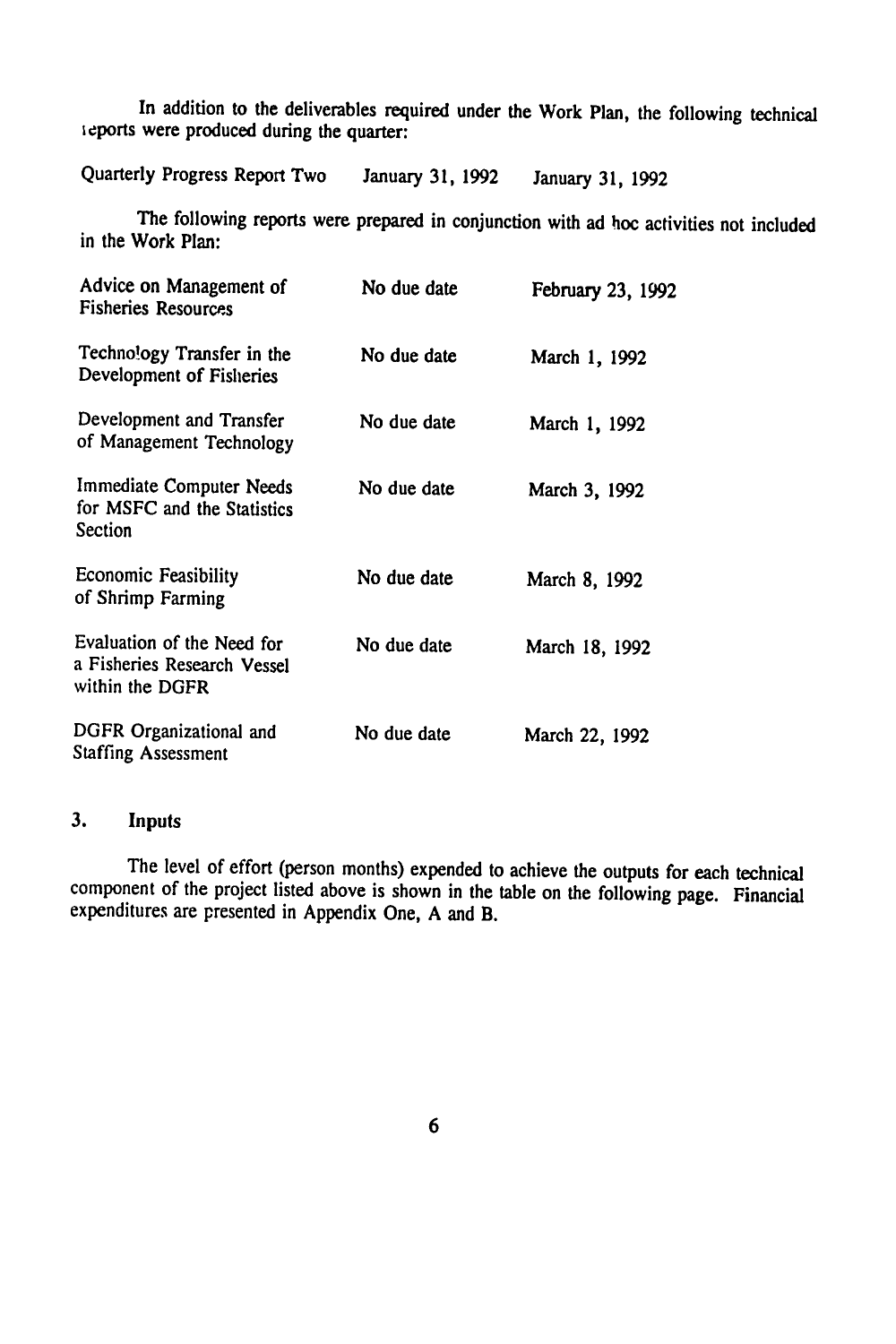## **3.** Project Inputs: Quarterly Level of Effort **by** Project Component (Person Months) January **1,1992 -** March **31, 1992**

|                             |                                                     |              |               |                                   | <b>Project Component</b> |                                   |         |                         |               |                                |               |                                       |                                  |        |
|-----------------------------|-----------------------------------------------------|--------------|---------------|-----------------------------------|--------------------------|-----------------------------------|---------|-------------------------|---------------|--------------------------------|---------------|---------------------------------------|----------------------------------|--------|
| <b>Staff Classification</b> | <b>Manpower</b><br><b>Development</b><br>& Training |              | and           | Planning<br><b>Administration</b> |                          | Resource<br>Other**<br>Management |         | Oman<br>Support<br>Unit |               | Home-Office<br>Support<br>Unit |               | <b>Total</b><br>LOE<br>for<br>Quarter | <b>Total</b><br><b>LOE</b><br>to |        |
|                             | Quarter                                             | <b>Total</b> | Quarter Total |                                   | Quarter Total            |                                   | Quarter | Total                   | Quarter Total |                                | Quarter Total |                                       |                                  | date   |
| Long-term TA                | 6.95                                                | 16.28        | 4.29          | 8.56                              | 14.39                    | 27.93                             | 0.89    | 6.11                    | 3.10          | 8.33                           | O             | $\mathbf 0$                           | 29.62                            | 67.21  |
| Short-Term TA               | 2.5                                                 | 5.95         | 0             | $\mathbf 0$                       | 0.51                     | 1.49                              | 0       | 1.38                    | 0             | 0                              | 0             | 0                                     | 3.01                             | 8.82   |
| Oman Support Unit           |                                                     |              |               |                                   |                          |                                   |         |                         | 31.5          | 62.62                          |               |                                       | 31.50                            | 62.62  |
| Home-Office Support Unit*   |                                                     |              |               |                                   |                          |                                   |         |                         |               |                                | 5.21          | 16.11                                 | 5.21                             | 16.11  |
| <b>Total</b>                | 9.45                                                | 22.23        | 4.29          | 8.56                              | 14.9                     | 29.42                             | 0.89    | 7.49                    | 34.6          | 70.95                          | 5.21          | 16.11                                 | 69.34                            | 154.76 |

**\*** Billable time only.

**\*** Includes management and coordination, and other ad hoc project-related **activities.**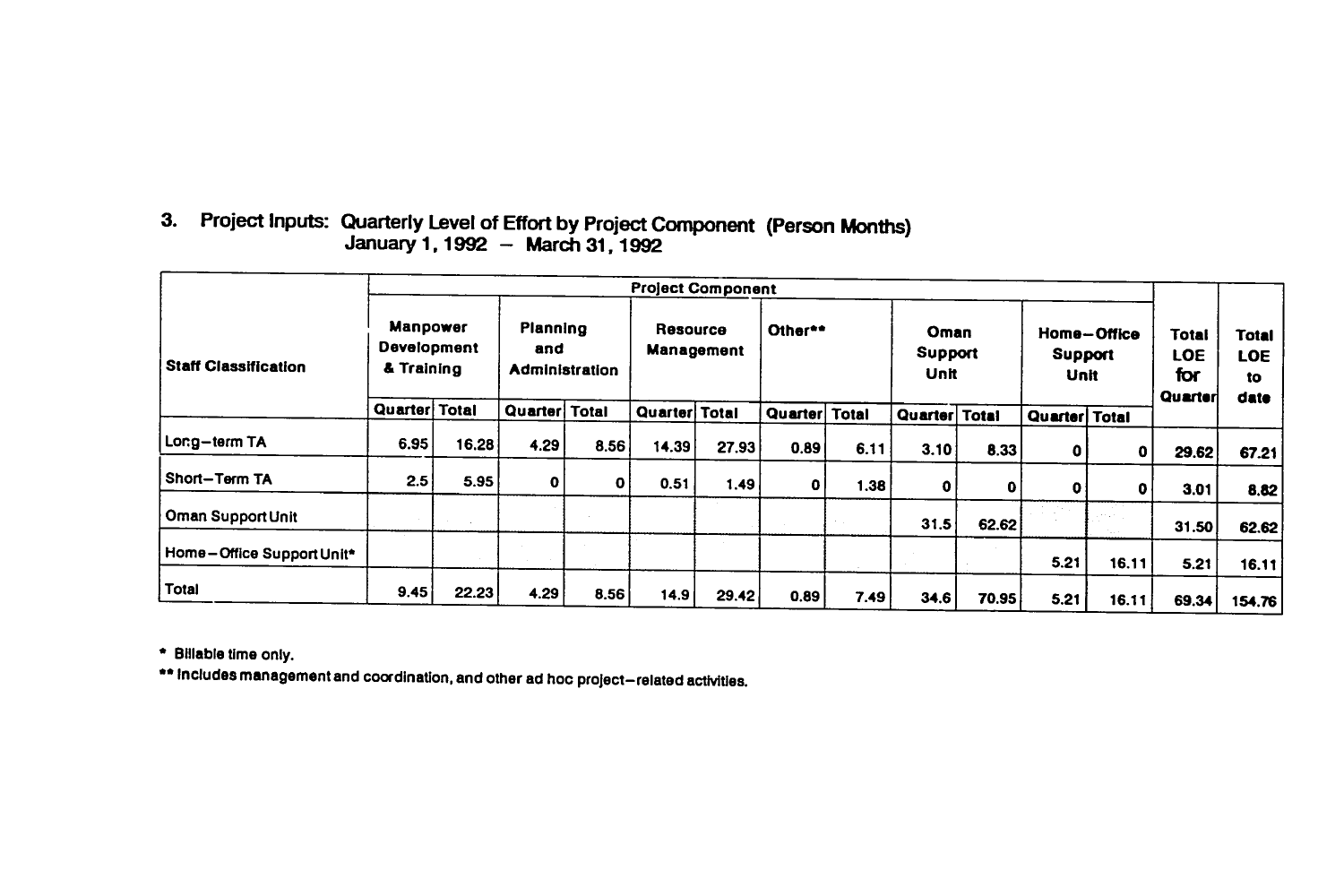### 4. Progress Towards End-of-project Status

The methodology for moving towards the main objective of the project -- skills upgrading and institutional development -- was firmly established with the completion of work on a formal framework for conducting on-job-train and technical objectives through a task force approach and ensures that the process of skills upgrading within the DGFR is verifiable and measurable. Efforts have been initiated to establish measures of DGFR performance which will also enable the resultant process of institutional development to be verified and measured.

Chemonics' scope of work in the Planning and Administration component of the project includes the expectation that the Oman Support Unit will function as a model administrative unit which can demonstrate to the DGFR how an efficient and productive support unit operates. As part of obtaining this objective, a training plan for the local-hire support staff members was approved this quarter **by** the **OAJC** and implementation of the plan commenced. When this training plan is completed the unit will be able to not only provide the necessary support services to the technical assistance team but also demonstrate the operation of a model administrative unit for the benefit of the DGFR.

### **5.** Delays and/or Problems

#### **A.** Manpower Development and Training Component

Final clearances from the Ministries of Education and Civil Service have yet to be obtained for the initial group of **27** participant trainees for US-based degree training who are otherwise ready to begin study in the United States. Delay in receiving clearances is likely to be a serious on-going impediment to the efficiency of the training component, especially since most of the **31** newly-nominated candidates do not meet the requirements for study abroad of either the Ministry of Education or the Civil Service. This issue will be discussed with the **OAJC** and the Minister of Agriculture and Fisheries is an effort to rationalize the system for nomination of participant trainees.

### B. Planning and Administration Component

Performance of the major task within the Planning and Administration component of assisting in the development of annual action plans for DGFR Departments (task **1.13)** continues behind schedule. However, with the completion of the manual necessary to undertake this work, it is expected that this activity will now move ahead during the next quarter. The delay incurred to date may result in a rescheduling of the follow-on tasks under Activity 1.2, "Develop System for Planning, Programming and Budgeting." The need for any such rescheduling will be examined during the next quarter.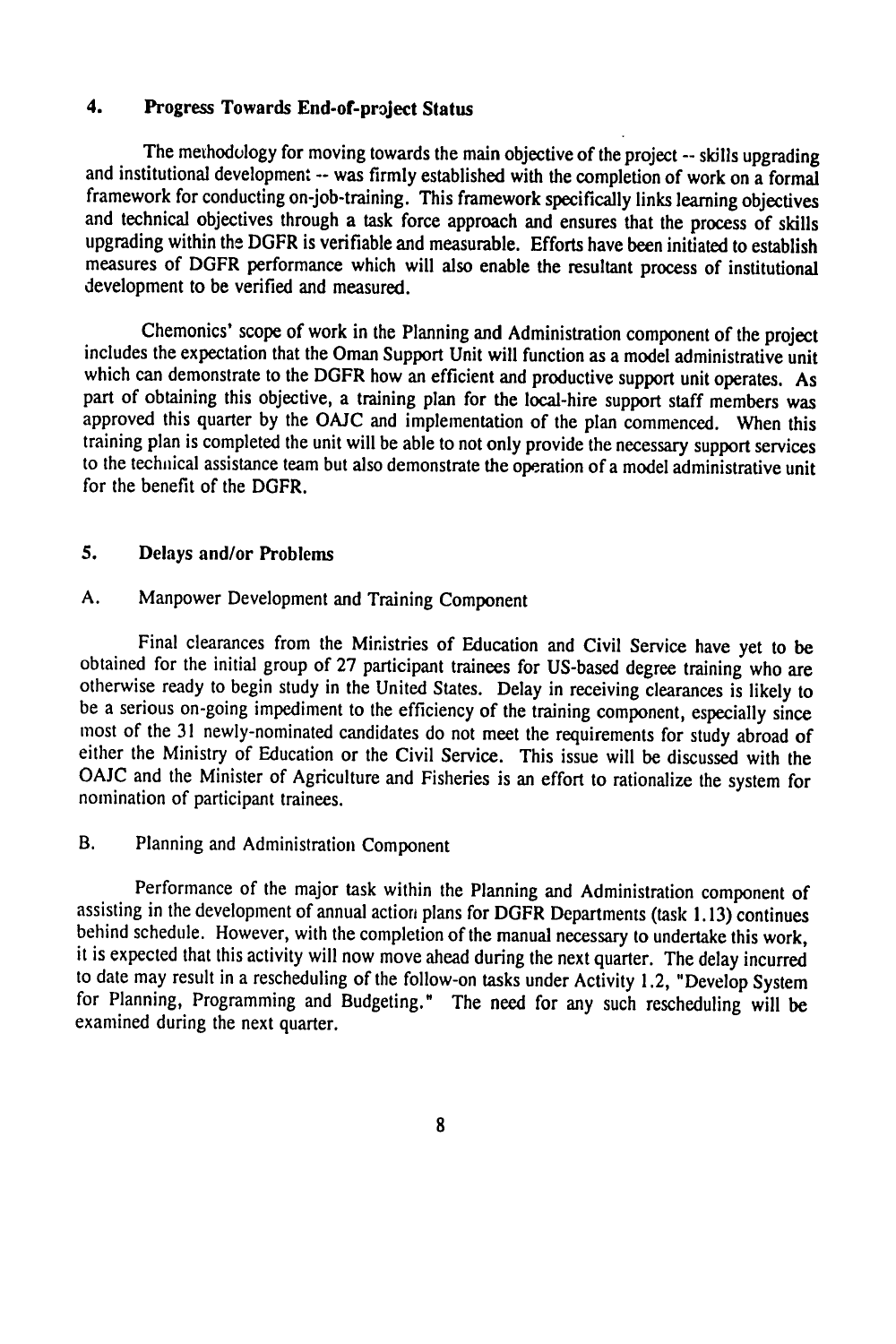### **C.** Resource Management

The problems of DGFR administrative support at the **MSFC,** highlighted in Quarterly Progress Report Two, remain unresolved. These difficulties were graphically demonstrated this quarter **by** the acute difficulty in finding an adequate office for a research specialist and the long delay in finalizing research responsibilities.

#### **D.** Oman Support Unit

Receipt of the five project utility vehicles was delayed over the issue of customs duties exemption and is now expected in early May. The development of the FDMP vehicle management plan was likewise delayed as a result in the need to clarify with the **OAJC** basic policies related to title, operation, and management of the project vehicles.

The establishment of the project library remains pending as a result of the need to initiate re-recruitment of the local-hire editor who is responsible for this task. The re-recruitment process has now been finalized and the library will be established as soon as the editor commences duties.

### **E.** Home-office Support Unit

The continuing delay in resolving the interpretation of the Rights in Data provision of the contract with the DGFR and **OAJC** has prevented the conclusion of the subcontract between the Center for Estuarine and Environmental Studies **(CEES)** and Chemonics. This has begun to have an impact on technical progress within the Resource Management component and has delayed the initiation of work on Annual Work Plan items 2.4, 4.3 and 4.6. These tasks will be rescheduled as soon as the subcontract is concluded. Chemonics, **CEES** and the **OAJC** have now reached an agreement regarding this issue and are awaiting a response from the DGFR. It is anticipated that the problcm will be resolved during the next quarter.

### **6.** Plans for the Next Quarter

The schedule for activities for the Fourth Quarter (April 1, 1992 - June 30, 1992) will follow the timeline set out in the First Annual Work Plan except for those activities noted above where rescheduling may be necessary. and 1.2 of the Planning and Administration component and tasks 2.4, 4.3 and 4.6 of the Resource Management component. In addition, the establishment of the project library and the preparation of a vehicle management plan have been rescheduled to the fourth quarter.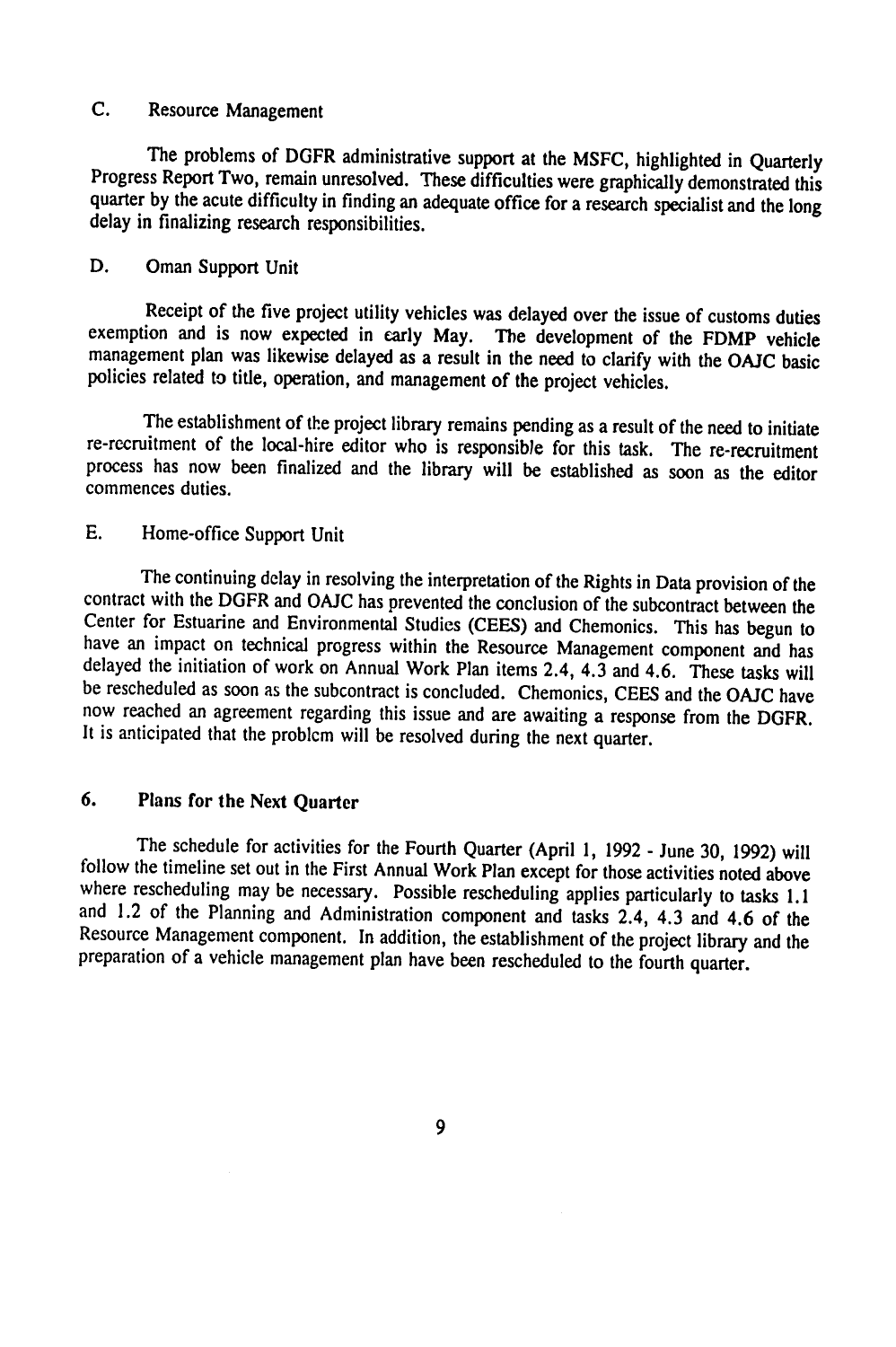#### **APPENDIX ONE A :** QUARTERLY **FINANCIAL** REPORT BY **PROJECT COMPONENT JANUARY 1, 1992** TO MARCH **31, 1992**

 $\sim$ 

|                                                                            | <b>TECHNICAL ASSISTANCE</b> |            | <b>OMAN SUPPORT UNIT</b> |            | <b>HOME OFFICE SUPPORT</b> |            | <b>TOTAL</b>           |                        |                         |
|----------------------------------------------------------------------------|-----------------------------|------------|--------------------------|------------|----------------------------|------------|------------------------|------------------------|-------------------------|
|                                                                            | <b>Cummulative</b>          | Quarter    | <b>Cummulative</b>       | Quarter    | Cummulative                | Quarter    | <b>Cummulatve</b>      | Quarter                | Cummulative             |
| <b>COST CATEGORY</b>                                                       | <b>Cost Thru</b>            | $1/1/92 -$ | <b>Cost Thru</b>         | $1/1/92 -$ | <b>Cost Thru</b>           | $1/1/92 -$ | <b>Cost Thru</b>       | $1/1/92 -$             | <b>Cost Thru</b>        |
|                                                                            | 12/31/91                    | 3/31/92    | 12/31/91                 | 3/31/92    | 12/31/91                   | 3/31/92    | 12/31/91               | 3/31/92                | 3/31/91                 |
| <b>TECHNICAL ASSISTANCE</b>                                                |                             |            |                          |            |                            |            |                        |                        |                         |
| Salaries, Fringe Benefits, Overhead,<br>Travel, Transportation, Allowances |                             |            |                          |            |                            |            |                        |                        |                         |
| -- Long-term Expatriate                                                    | 686,235.69                  | 497,558.91 |                          |            |                            |            | 686,235.69             |                        |                         |
| -- Short-term Expatriate                                                   | 81.970.50                   | 51,746.81  |                          |            | 13.027.52                  | 0.00       | 94,998.02              | 497,558.91             | 1,183,794.60            |
| $--$ Local Hire                                                            |                             |            | 48,475.47                | 62,120.66  |                            |            | 48,475.47              | 51,746.81<br>62,120.66 | 146,744.83              |
| -- Home Office                                                             |                             |            |                          |            | 107,570.59                 | 37,834.29  | 107,570.59             |                        | 110,596.13              |
|                                                                            |                             |            |                          |            |                            |            |                        | 37,834.29              | 145,404.88              |
| Subtotal - Technical Assistance                                            | 768,206.19                  | 549,305.72 | 48,475.47                | 62.120.66  | 120,598.11                 | 37,834.29  | 937,279.77             | 649,260.67             | 1,586,540.44            |
| <b>Other Direct Costs</b>                                                  | 25,187.40                   | 44,006.82  |                          |            | 69,755.37                  | 10,541.31  |                        |                        |                         |
| <b>Research Activities</b>                                                 | 0.00                        | 135.05     |                          |            |                            |            | 94,942.77              | 54,548.13              | 149,490.90              |
| General and Administration                                                 |                             |            |                          |            |                            |            | 0.00<br>42,371.22      | 135.05                 | 135.05                  |
| Fixed Fee (including subs)                                                 |                             |            |                          |            |                            |            |                        | 31,133.35              | 73,504.57               |
|                                                                            |                             |            |                          |            |                            |            | 66,883.64              | 49,724.59              | 116,608.23              |
| TOTAL - TECHNICAL ASSISTANCE                                               | 793,393.59                  | 593,447.59 | 48,475.47                | 62,120.66  | 190,353.48                 | 48,375.60  | 1,141,477.40           | 784,801.79             | 1,926,279.19            |
| TOTAL COMMODITIES                                                          | 183,274.97                  | 204,799.63 |                          |            | 482.80                     |            | 183,757.77             | 204,799.63             | 388,557.40              |
| <b>TRAINING</b>                                                            |                             |            |                          |            |                            |            |                        |                        |                         |
| $-$ - Long-term U.S.                                                       | 22.864.28                   | 1,008.00   |                          |            |                            |            |                        |                        |                         |
| -- Long-term Third Country                                                 | 0.00                        |            |                          |            |                            |            | 22,864.28              | 1,008.00               | 23,872.28               |
| $-$ - Short-term U.S.                                                      | 0.00                        |            |                          |            |                            |            | 0.00                   | 0.00                   | 0.00                    |
| -- Short-term Third Country                                                | 0.00                        |            |                          |            |                            |            | 0.00                   | 0.00                   | 0.00                    |
| -- Short-term Oman                                                         | 79.99                       |            |                          |            |                            |            | 0.00                   | 0.00                   | 0.00                    |
|                                                                            |                             |            |                          |            |                            |            | 79.99                  | 0.00                   | 79.99                   |
| <b>TOTAL - TRAINING</b>                                                    | 22,944.27                   | 1,008.00   | 0.00                     | 0.00       | 0.00                       | 0.00       | 22,944.27              | 1,008.00               | 23,952.27               |
| <b>TOTAL CONTRACT</b>                                                      | 999,612.83                  | 799,255.22 | 48,475.47                | 62,120.66  | 190,836.28                 |            | 48,375.60 1,348,179.44 |                        | 990,609.42 2.338.788.86 |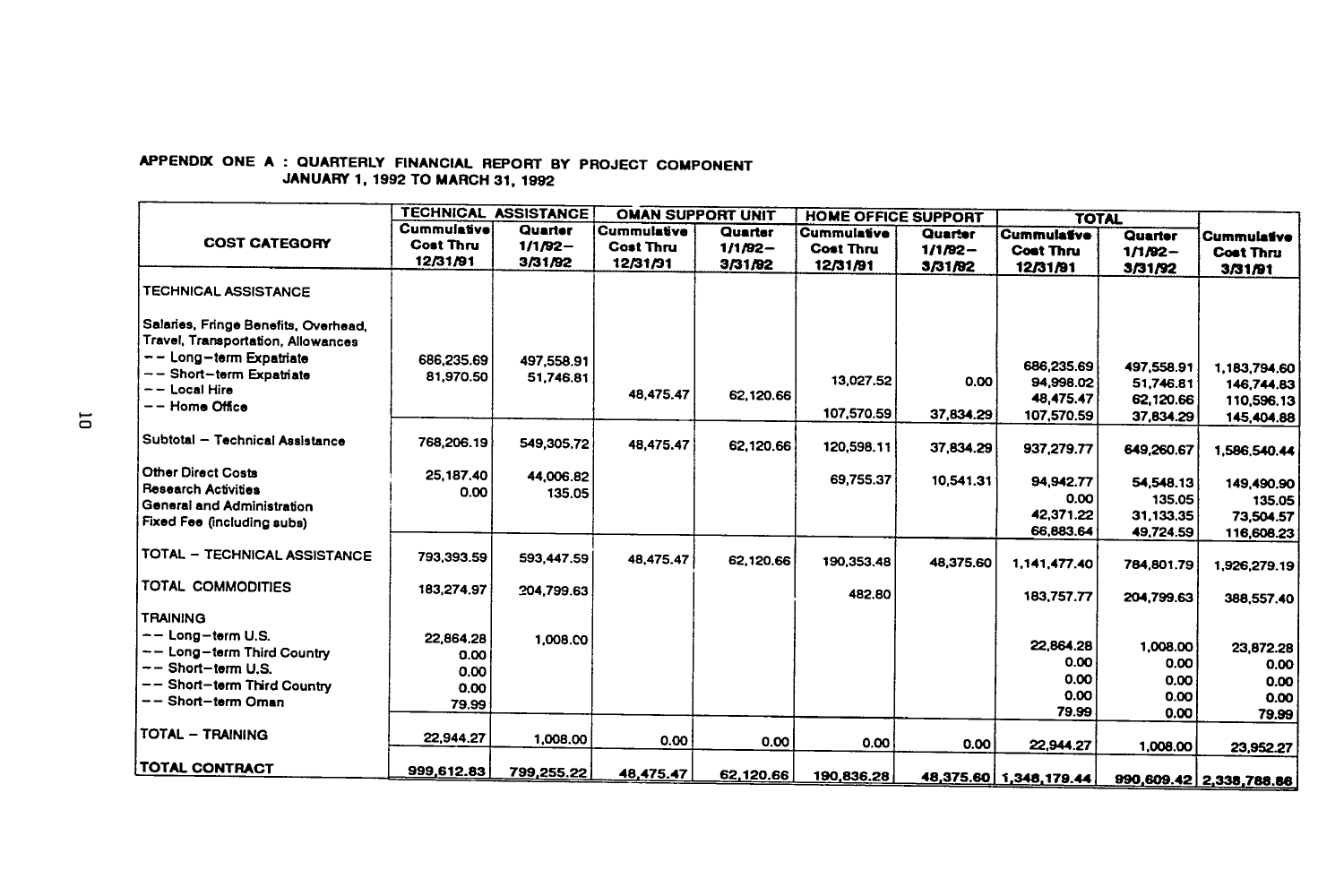### **APPENDIX ONE:** B. SUMMARY OF QUARTERLY **FINANCIAL** REPORT **JANUARY 1** TO MARCH **31, 1992**

|      | <b>Cost Item</b>                   | <b>Cummulative</b><br><b>Cost Thru</b><br>12/31/91 | Quarter<br>$1/1/92 -$<br>3/31/92 | <b>Cummulative</b><br><b>Cost Thru</b><br>3/31/92 |
|------|------------------------------------|----------------------------------------------------|----------------------------------|---------------------------------------------------|
| I.   | <b>SALARIES</b>                    | 279,900.09                                         | 226,336.05                       | 506,236.14                                        |
| II.  | <b>FRINGE BENEFITS</b>             | 50,982.84                                          | 36,176.64                        | 87,159.48                                         |
| III. | <b>OVERHEAD</b>                    | 181,715.22                                         | 127,196.57                       | 308,911.79                                        |
| IV.  | <b>TRAVEL/TRANSPORTATION</b>       | 144,887.10                                         | 71,624.58                        | 216,511.68                                        |
| V.   | <b>ALLOWANCES</b>                  | 266,935.98                                         | 176,433.84                       | 443,369.82                                        |
| VI.  | <b>OTHER DIRECT COSTS</b>          | 94,410.87                                          | 53,706.29                        | 148,117.16                                        |
|      | <b>VII. RESEARCH ACTIVITIES</b>    | 0.00                                               | 135.05                           | 135.05                                            |
|      | <b>VIII. TRAINING</b>              | 2,446.99                                           | 25.00                            | 2,471.99                                          |
| IX.  | <b>NON PIO/P TRAINING COSTS</b>    | 21,029.18                                          | 983.00                           | 22,012.18                                         |
| IX.  | <b>COMMODITIES</b>                 | 183,757.77                                         | 204,799.63                       | 388,557.40                                        |
| Х.   | <b>SUBCONTRACTORS</b>              | 12,858.52                                          | 12,914.96                        | 25,773.48                                         |
|      | <b>TOTAL COSTS</b>                 | 1,238,924.56                                       | 910,331.61                       | 2,149,256.17                                      |
| XI.  | <b>GENERAL &amp; ADMINSTRATIVE</b> | 42,371.23                                          | 31,133.35                        | 73,504.58                                         |
|      | XII. TOTAL                         | 1,281,295.79                                       |                                  | 941,464.96   2,222,760.75                         |
|      | XIII. FIXED FEE                    | 66,883.65                                          | 49,144.46                        | 116,028.11                                        |
|      | XIV. COSTS PLUS FIXED FEE          | 1,348,179.44                                       |                                  | 990,609.42 2,338,788.86                           |

 $\mathcal{L}^{\text{eff}}_{\text{eff}}$